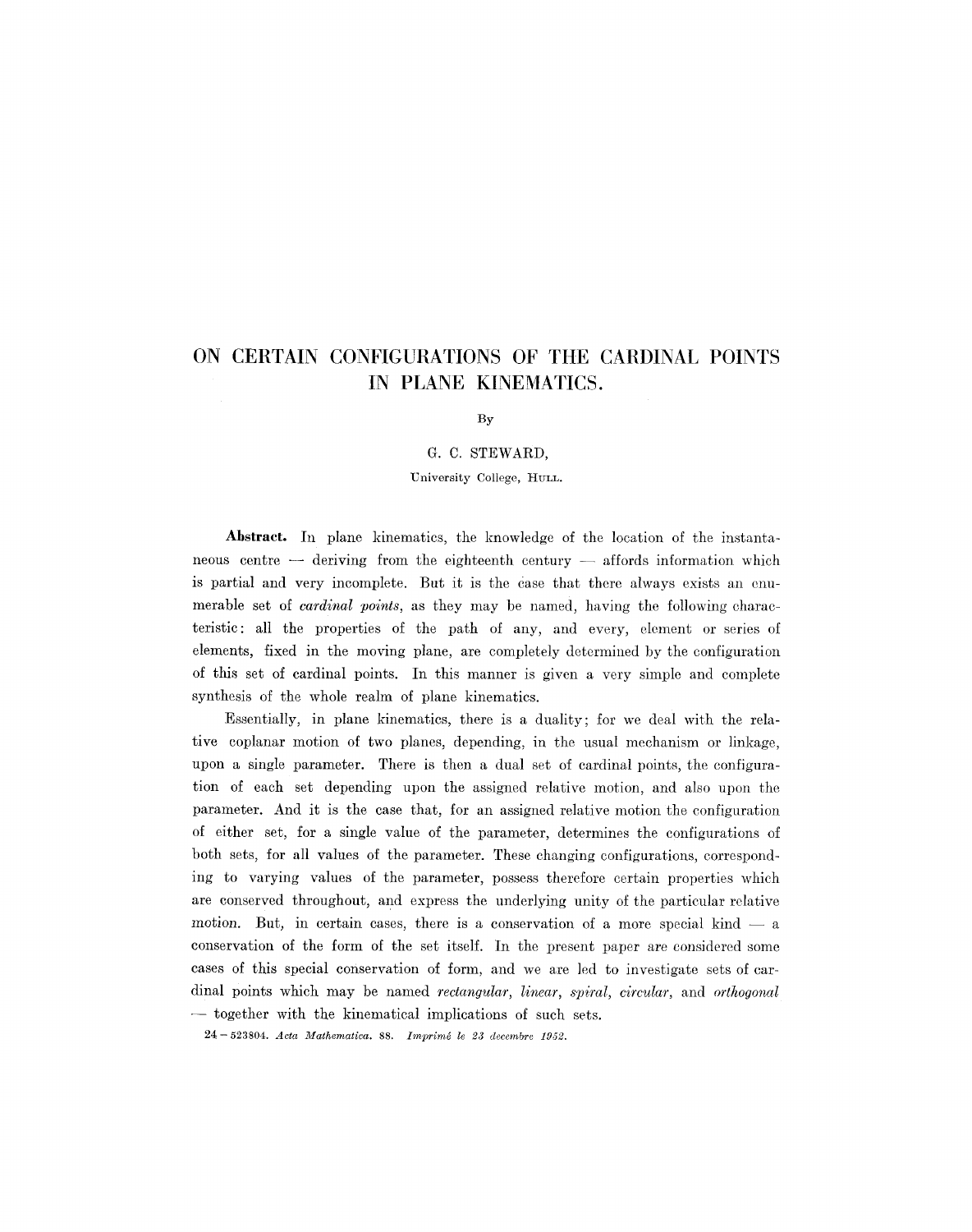**1. Introduction: The Cardinal Points.** We consider two planes  $p$  and  $\varpi$  sub**ject** to relative eoplanar displacement, or motion, and we assume this displacement, or motion, to have one degree of freedom, as in the usual mechanism, or linkage. As the parameter, or generalized coordinate, of this single degree of freedom, it is convenient to take the angle  $\phi$  between two lines, one fixed in each of the two planes, and the relative displacement is assumed to be a single-valued function of the variable  $\phi$ .

We define (STEWARD 1951) two enumerable sets of *cardinal points*,  $A_n$  and  $A'_n$ ,  $n=1, 2, 3, \ldots$ , having the property that the relative path of any, and every, element of either plane is completely determined by the relationship of the element to either set of these cardinal points. It is the case that either set of points is completely determined by the other set; for, clearly we have a duality. Indeed, for an infinitesimal displacement,  $A_1$  and  $A'_1$  coincide with the point commonly known as the instantaneous centre; but, for  $n>1$ ,  $A_n$  and  $A'_n$  do not coincide, in general.

In this way the general relative displacement of the two planes is analysed uniquely into the configuration of either of the two enumerable sets of cardinal points.

Analytically, we take rectangular axes  $Oxy$ , fixed in the plane p, and  $\Omega\xi\eta$ fixed in the plane  $\varpi$ , and for any point P, not in general fixed in either plane, we write  $P(z, \zeta)$ ,  $z=x+iy$ ,  $\zeta = \zeta + i \eta$ . We write also  $\bar{z}(\phi)$ ,  $\bar{\zeta}(\phi)$  respectively for the point  $\Omega$ , referred to the z-axes, and for the point O referred to the  $\zeta$ -axes, where  $\phi$  is the angle between the lines  $\Omega \xi$  and  $\partial x$ . Then clearly

$$
\quad\text{and}\quad
$$

 $z=\bar{z}+\zeta \exp(i\phi),$  $\bar{z}(\phi) + \bar{\zeta}(\phi) \exp(i \phi) = 0.$ 

We introduce the operators  $\partial$  and  $\partial'$ , defined by

$$
\partial \equiv d/d\phi + i
$$
 and  $\partial' \equiv d/d\phi - i$ ,

and reducing to  $\partial_0 (\equiv i)$  and  $\partial'_0 (\equiv -i)$  when applied to a quantity independent of  $\phi$ ; and we indicate differentiation with respect to the variable  $\phi$  as follows,

$$
\bar{z}^{(n)} = d^n \bar{z} / d \phi^n.
$$

We may show then that the two sets of cardinal points are given by the dual relations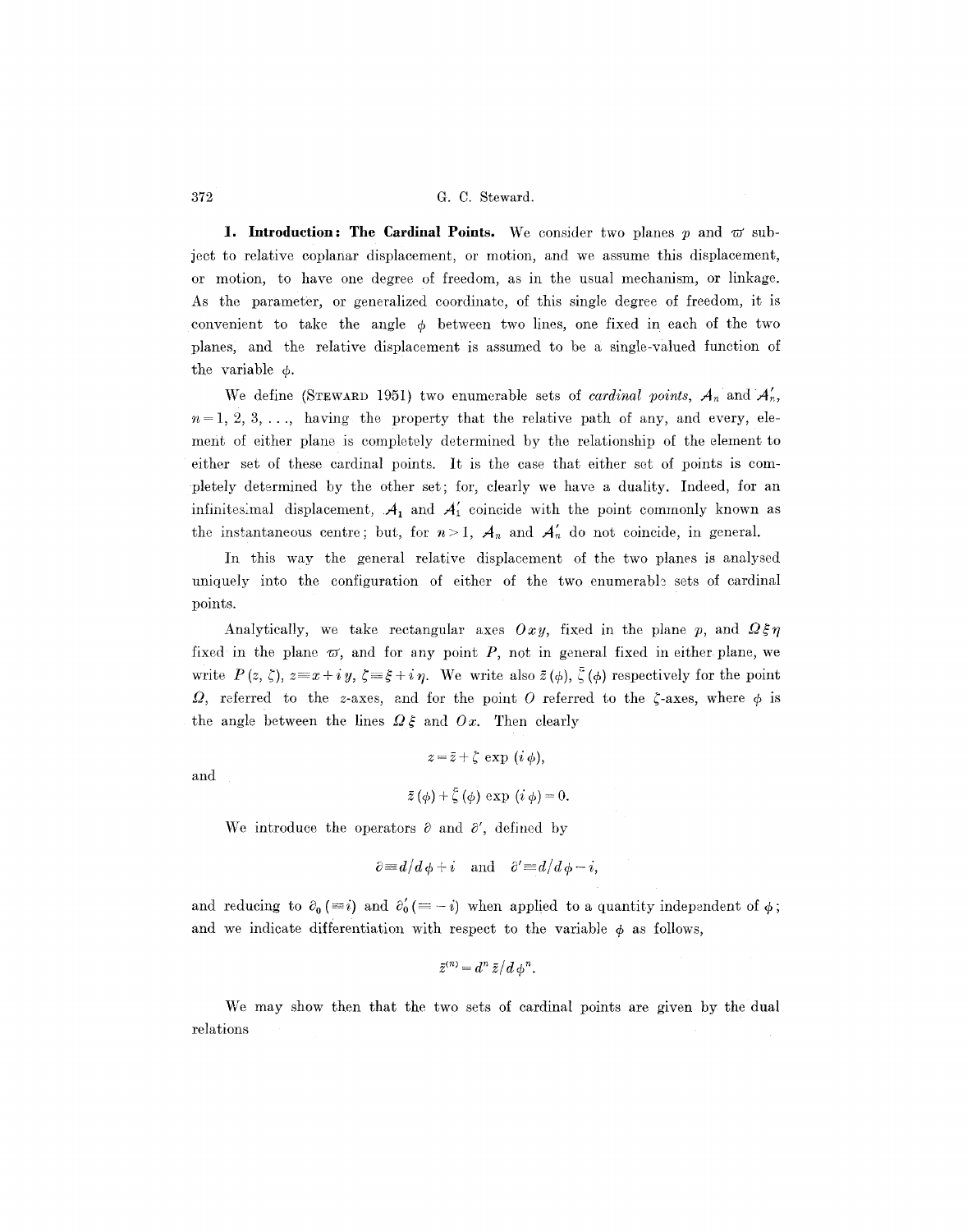Configurations of the cardinal points in plane kinematics.

$$
\mathcal{A}_n(z_n, \zeta_n): z_n = \bar{z} - \partial_0'^n \bar{z}^{(n)}; \quad \zeta_n = \partial_0'^n \partial^n \bar{z}^{(n)};
$$
  

$$
\mathcal{A}_n'(z_n', \zeta_n'): z_n' = \partial_0^n \partial'^n \bar{z}; \qquad \zeta_n' = \bar{z} - \partial_0^n \bar{z}^{(n)}.
$$

The relationship between these two sets of points is given by

$$
z'_{n} = \sum_{r=1}^{n} \sigma_{n,r} z_{r}, \quad \zeta_{n} = \sum_{r=1}^{n} \sigma_{n,r} \zeta'_{r},
$$

$$
z_{n} = \sum_{r=1}^{n} \sigma_{n,r} z'_{r}, \quad \zeta'_{n} = \sum_{r=1}^{n} \sigma_{n,r} \zeta_{r};
$$

where

$$
\sigma_{n,r}=(-)^{r+1}\binom{n}{r},\quad\text{so that}\quad\sum_{r=1}^n\sigma_{n,r}=1.
$$

In passing, we notice that  $A'_n$  coincides with the centre of mass of masses proportional to  $\sigma_{n,r}$ , placed at  $\mathcal{A}_r$ ,  $r=1, 2, \ldots, n$ ; and dually for the derivation of  $\mathcal{A}_n$ from  $A'_1, A'_2, \ldots, A'_n$ .

Further, we write

$$
w_n(\phi) = z_{n+1} - z_n
$$
, and  $\omega_n(\phi) = \zeta_{n+1} - \zeta_n$ ,

$$
w_n(\phi) = \omega_n(\phi) \exp(i \phi),
$$

and  $w_n(\phi)$ ,  $\omega_n(\phi)$  represent the vector  $\mathcal{A}_n \mathcal{A}_{n+1}$  referred to the two sets of axes respectively. Dually, for the vector  $A'_n A'_{n+1}$ , we have

and

so that

$$
w'_{n}(\phi) = z'_{n+1} - z'_{n}, \quad \omega'_{n}(\phi) = \zeta'_{n+1} - \zeta'_{n}
$$

$$
w'_{n}(\phi) = \omega'_{n}(\phi) \exp(i \phi).
$$

The relations between these several quantities are given by

$$
w'_{n} = \sum_{r=1}^{n} \sigma_{n-1,r-1} w_{r}, \qquad \omega_{n} = \sum_{r=1}^{n} \sigma_{n-1,r-1} \omega'_{r},
$$
  

$$
w_{n} = \sum_{r=1}^{n} \sigma_{n-1,r-1} w'_{r}, \qquad \omega'_{n} = \sum_{r=1}^{n} \sigma_{n-1,r-1} \omega_{r}.
$$

2. **Various Formulae.** The cardinal points, in general, are not fixed in either plane; associated with each such point, therefore, are two curves, the corresponding paths in each of the two planes p and  $\varpi$ . The simplest case, that of  $A_1(A'_1)$ , gives rise to the usual *centrodes;* for the other cardinal points, we have 'centrodes' of higher orders.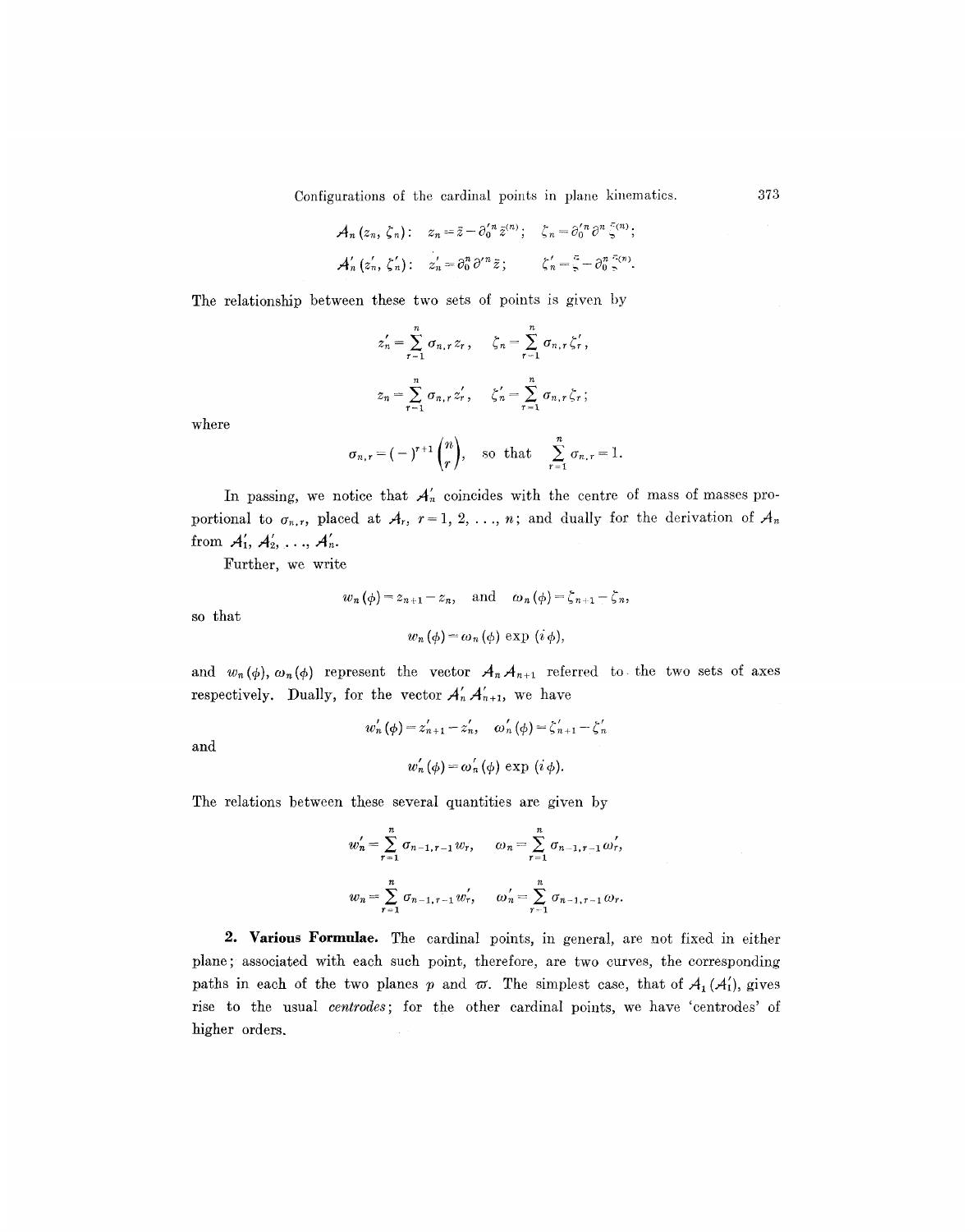If we differentiate  $\mu$  times with respect to the parameter  $\phi$ , we have

$$
z_n^{\mu\nu} = \partial_0^{\mu} (z_{n+\mu} - z_{\mu}) = \partial_0^{\mu} \left\{ \sum_{r=1}^{n+\mu} \sigma_{n+\mu, r} z_r^{\prime} - \sum_{r=1}^{\mu} \sigma_{\mu, r} z_r^{\prime} \right\},
$$

 $\mathcal{A}$ 

**and** 

$$
z_n^{'(\mu)} = \partial_{0}^{\mu} \sum_{r=0}^{n} \sigma_{n,r} z_{\mu+r} = - \partial_{0}^{\mu} \sum_{r=0}^{\mu} \sigma_{\mu,r} z_{n+r}',
$$

**together with the dual formulae** 

$$
\zeta_n^{(\mu)} = -\partial_0^{'\mu} \sum_{r=0}^{\mu} \sigma_{\mu,r} \zeta_{n+r} = \partial_0^{'\mu} \sum_{r=0}^n \sigma_{n,r} \zeta_{\mu+r}'
$$

**and** 

$$
\zeta_n^{\prime(\mu)} = \partial_0^{\prime\mu} (\zeta_{n+\mu}^{\prime} - \zeta_{\mu}^{\prime}) = \partial_0^{\prime\mu} \left\{ \sum_{r=1}^{n+\mu} \sigma_{n+\mu,r} \zeta_r - \sum_{r=1}^{\mu} \sigma_{\mu,r} \zeta_r \right\}.
$$

**We have also** 

$$
z_n^{(\mu)} = \partial_0^{\mu} \sum_{r=0}^{\mu-1} w_{n+r}, \quad z_n'^{(\mu)} = \partial_0^{\mu} \sum_{r=0}^{\mu-1} \sigma_{\mu-1,r} w'_{n+r},
$$

**and** 

$$
\zeta_n^{(\mu)} = \partial_0'^{\mu} \sum_{\tau=0}^{\mu-1} \sigma_{\mu-1,\tau} \omega_{n+\tau}, \quad \zeta_n'^{(\mu)} = \partial_0'^{(\mu)} \sum_{\tau=0}^{\mu-1} \omega'_{n+\tau}.
$$

**We note the general result** 

$$
\sum_{r=0}^n \sigma_{n,r} z_{\mu+r} + \sum_{r=0}^{\mu} \sigma_{\mu,r} z'_{n+r} = 0.
$$

**We have also** 

$$
w_n^{(\mu)} = \partial_0^{\mu} w_{n+\mu}, \qquad \qquad \omega_n^{(\mu)} = -\partial_0^{\prime \mu} \sum_{r=0}^{\mu} \sigma_{\mu,r} \omega_{n+r},
$$
  

$$
w_n^{\prime(\mu)} = -\partial_0^{\mu} \sum_{r=0}^{\mu} \sigma_{\mu,r} w_{n+r}^{\prime}, \qquad \omega_n^{\prime(\mu)} = \partial_0^{\prime \mu} \omega_{n+\mu}^{\prime}.
$$

Latent bere are many properties of the 'centrodes' of the several orders. In particular, for  $n=1$ ,  $\mu=1$ , we have

$$
z_1^{(1)}=\partial_0\,w_1,\quad \zeta_1^{'(1)}=\partial_0^{'}\omega_1',\quad w_1+w_1'=0,
$$

**that is** 

$$
z_1^{(1)} = \zeta_1^{'(1)} \exp (i \phi);
$$

or, the familiar rolling property of the usual centrodes, the paths of  $A_1(A'_1)$  in the two planes  $p$  and  $\varpi$ .

**The relative path of an arbitray point, fixed in either plane, depends only upon the geometrical relationship between this point and either of the sets of the cardinal**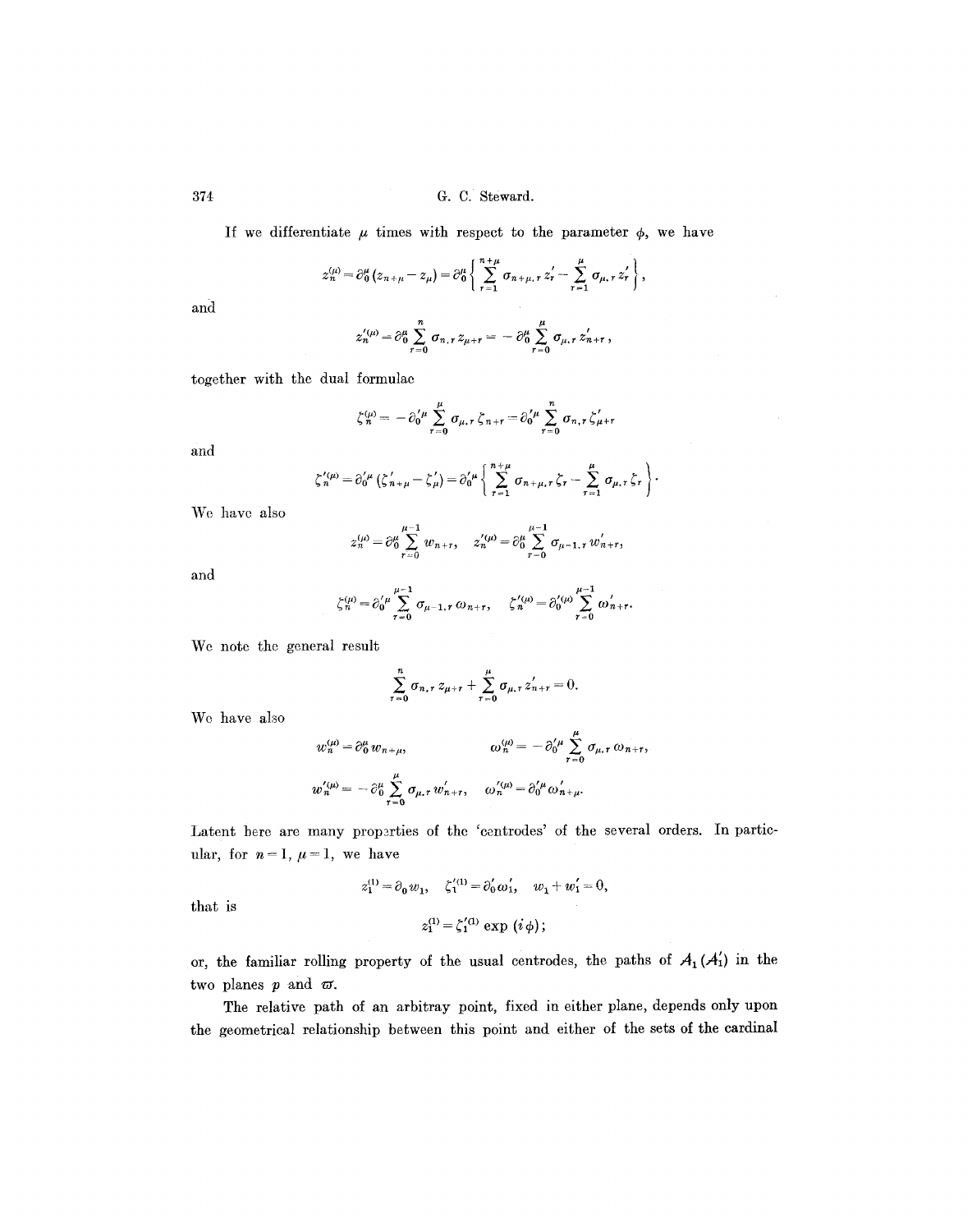points. Indeed, if  $P_{\tilde{\omega}}(z)$  be a point fixed in the plane  $\tilde{\omega}$  the variation  $\Delta z$  of z, consequent upon a variation  $\Delta \phi$  of  $\phi$ , is given by

$$
\Delta z = \sum_{n=1}^{\infty} \sigma_n (\Delta \phi)^n, \quad \text{where} \quad n! \sigma_n = \partial_0^n \mathcal{A}_n P_{\tilde{\omega}}.
$$

Dually, for a point  $P_p(\zeta)$ , fixed in the plane p, we have

$$
\Delta \zeta = \sum_{n=1}^{\infty} \sigma'_n (\Delta \phi)^n, \quad \text{where} \quad n! \sigma'_n = \partial'^n_0 A'_n P_p.
$$

**3. The Rectangular Set.** The foot of the perpendicular B, from  $A_1$  upon  $A_1A_3$ , is the *Ball point*, indicating that single element  $B_{\tilde{\omega}}$  of the plane  $\tilde{\omega}$ , the path of which, relative to  $p$ , has *four* point contact with a straight line of  $p$ . And this, in general, for any element of  $\varpi$ , is the highest order contact possible with any straight line of p. Further, the Ball point is not, in general, fixed in either plane, so that there are two associated *Ball lines*, the two paths of  $B(\phi)$  in the two planes, as  $\phi$  varies.

Dually, there is a second Ball point B' ( $\phi$ ), derived similarly from  $A'_{1}$ ,  $A'_{2}$  and  $A'_{3}$ , indicating the single element  $B'_{p}$ , of p, the path of which, relative to  $\varpi$ , has four point contact with a straight line of  $\varpi$ ; and there are, in general, two dual Ball lines.

If, as a special case,  $A_4$  lie upon  $A_2 B$ , then the Ball point indicates *five* point contact of the relative path of  $B_{\tilde{\omega}}$ , with a straight line of p; and proceeding step by step it is the case, as may be proved from the formulae of  $\S$  1, 2, that if  $A_1, A_3, \ldots, A_{2n+1}, \ldots$  be collinear, and also  $A_2, A_4, \ldots, A_{2n}, \ldots$  be collinear, and if, further, the two lines so arising be perpendicular, meeting in B, then the element  $B_{\tilde{\omega}}$  of  $\tilde{\omega}$ , at B, describes accurately a straight line in p. In this case the Ball point is fixed in  $\sigma$ , and the associated Ball line in p is the line  $A_2, A_4, \ldots, A_{2n}, \ldots$ fixed in  $p$ . We regard such a configuration of the points  $A_n$  as constituting a *rectangular* set of cardinal points.

The rectangular set arises here for a single value of the parameter  $\phi$ , but it is kinematically evident, and follows also from the formulae of  $\S$  1, 2, that the set remains rectangular throughout the motion, or continued displacement, for varying values of  $\phi$ .

For, let  $A_1, A_3, \ldots, A_{2n+1}, \ldots$  lie upon a line  $l_1$ , and  $A_2, A_4, \ldots, A_{2n}, \ldots$ upon a perpendicular line  $l_2$ , for a particular value of  $\phi$ ; then we may write

$$
z_{2n+1} = z_1 + \theta_{2n+1} s
$$
, and  $z_{2n} = z_2 + \theta_{2n} t$ ,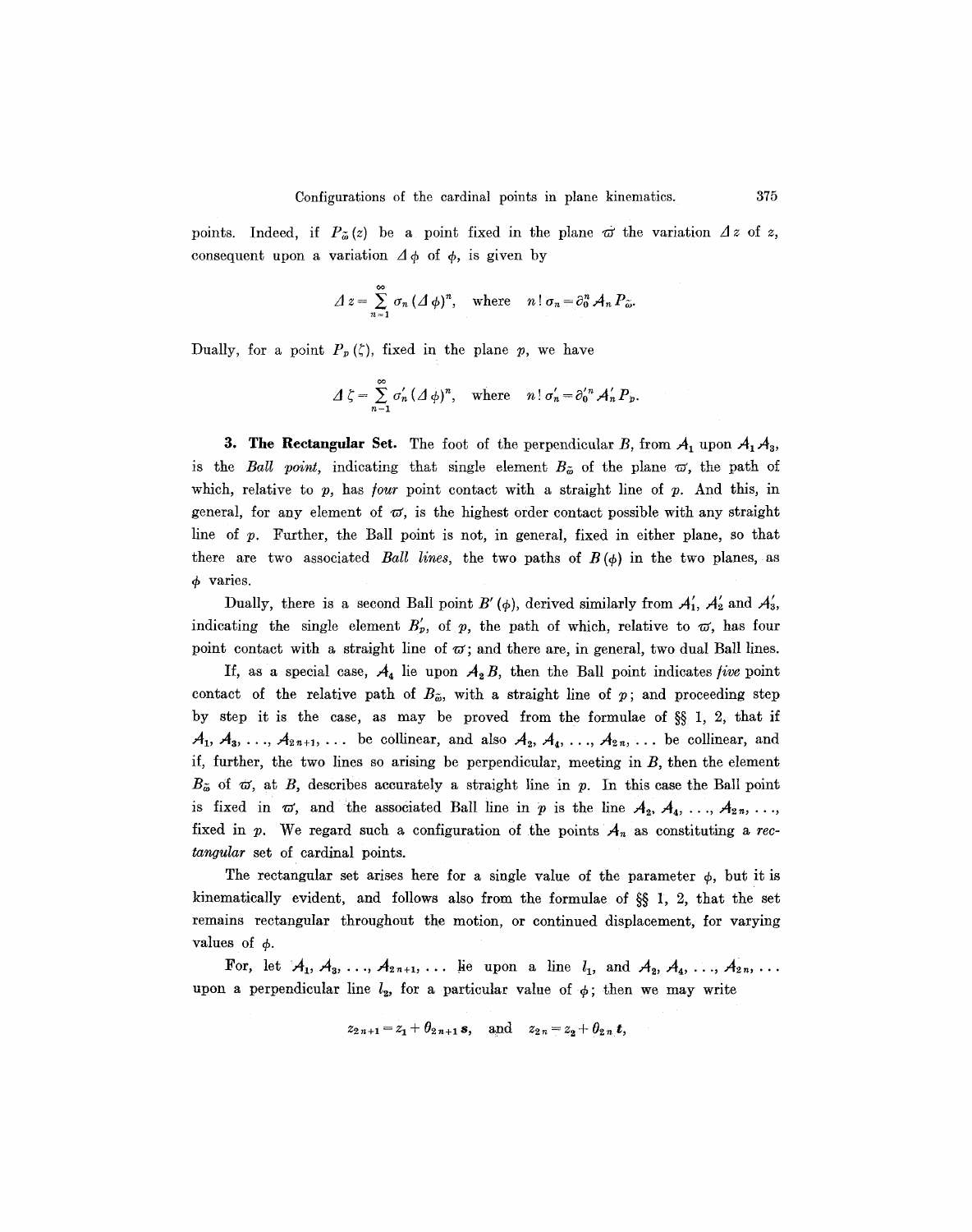where the  $\theta$ -coefficients are real, and **s**, **t** are unit vectors parallel to  $l_1$ ,  $l_2$  respectively, so that  $t = i s$ . Differentiating these relations with respect to  $\phi$ , and using the formulae of  $\S$  1, 2, we have

$$
\quad\text{and}\quad
$$

$$
(\theta_{2n+1}^{(1)} + \theta_{2n+2}) \mathbf{s} + \theta_{2n+1} \mathbf{s}^{(1)} = 0,
$$
  

$$
(\theta_{2n}^{(1)} - \theta_{2n+1} + \theta_3) \mathbf{t} + \theta_{2n} \mathbf{t}^{(1)} = 0.
$$

Since  $s, t$  are unit vectors, and the  $\theta$ -coefficients are real, it follows that

$$
\mathbf{s}^{(1)} = 0 \quad \text{and} \quad \mathbf{t}^{(1)} = 0,
$$

and so the lines  $l_1, l_2$  are fixed in direction, in the plane p. Incidentally, we notice also that

$$
\theta_{2n+1}^{(1)} + \theta_{2n+2} = 0
$$
, and  $\theta_{2n}^{(1)} - \theta_{2n+1} + \theta_3 = 0$ .

And further, since

 $z_{2n}^{(1)} = \partial_0 (z_{2n+1} - z_1) = \theta_{2n+1} t,$ 

it follows that the line  $l_2$  is fixed in position, in the z-plane p.

Also, if the lines  $l_1$ ,  $l_2$  intersect in the point  $B$ , we may write

$$
B\mathcal{A}_{2n+1} = \psi_{2n+1} \mathbf{s}, \quad \text{and} \quad B\mathcal{A}_{2n} = \psi_{2n} \mathbf{t} = i \psi_{2n} \mathbf{s},
$$

where the y-coefficients are real functions of  $\phi$ , so that

$$
\partial_0^{2\,n} A_{2\,n} B = (-)^{n+1} \psi_{2\,n} \, t,
$$

and

$$
\partial_0^2^{n+1}A_{2n+1}B = (-)^{n+2}\psi_{2n+1}t = -\partial_0^{2n+1}\psi_{2n+1} s.
$$

If, then, we consider a point  $B_{\tilde{\omega}}(z)$ , fixed in the plane  $\omega$  and coinciding with B for the particular value of  $\phi$ , the variation  $\Delta z$  of z, consequent upon the variation  $\Delta \phi$  of  $\phi$ , is given by

$$
\varDelta z = \sum_{n=1}^{\infty} \sigma_n \left( \varDelta \phi \right)^n = \left( \sum_{n=1}^{\infty} \lambda_n \left( \varDelta \phi \right)^n \right) \boldsymbol{t},
$$

from the formulae of §§ 1, 2, the  $\lambda$ -coefficients being real. Thus  $B_{\tilde{\omega}}$  moves upon the line  $l_2$ , and indeed coincides with B for all values of the parameter  $\phi$ ; so we have a point fixed in the plane  $\varpi$  describing a line fixed in the plane  $p$ .

The converse of the preceding may be derived readily from the formulae of §§ 1, 2; namely, that if a point  $B_{\tilde{\omega}}$ , fixed in  $\pi$ , describe a line *l* fixed in *p* the set  $A_n$  of cardinal points is rectangular. For we may take l to be coincident with the real axis in the z-plane, and write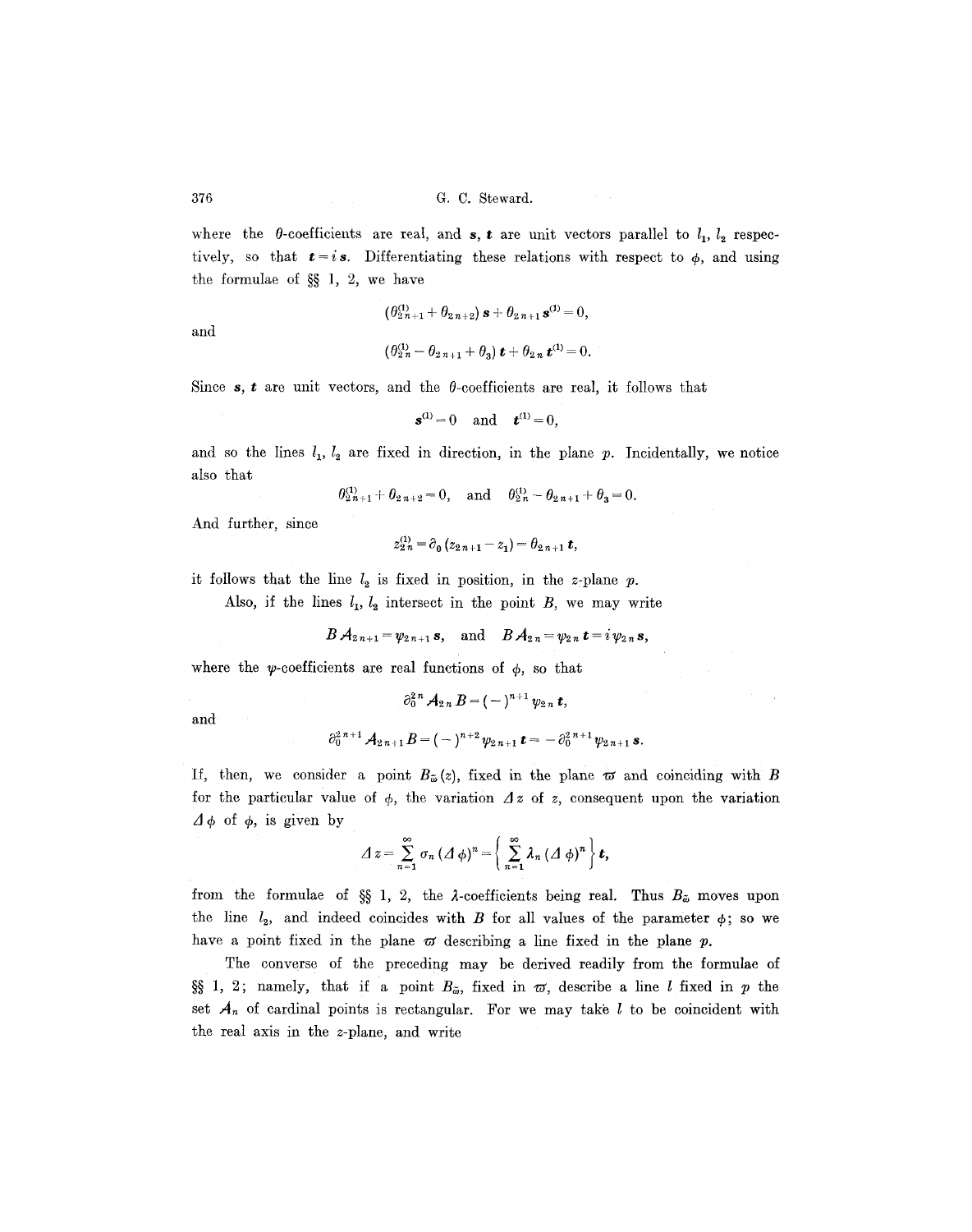$$
\bar{z}(\phi) = \bar{x}(\phi),
$$

a real function of  $\phi$ . Then we have

$$
A_n A_{n+2} = \partial_0^{\prime n} (\bar{x}^{(n)} + \bar{x}^{(n+2)}),
$$

so that, for even values of n the points  $A_n$  all lie upon a line parallel to I, and indeed upon the line  $l$  itself, and for odd values of  $n$  upon a line perpendicular to  $l$ ; and the set  $A_n$  is rectangular.

The rectangular configuration therefore, once existing, is conserved, and this is an illustration of the general property that the configuration of the cardinal points, for a single value of  $\phi$ , is determined by, and itself determines, the relative motion for all values of  $\phi$ .

It is evident that the dual of a rectangular set cannot itself be rectangular; yet, nevertheless, for each value of  $\phi$ , and throughout its changing configurations for varying values of  $\phi$ , such a dual set indicates the rectangular property of the associated set.

4. The Linear Set. A set of cardinal points, throughout its changing configurations, corresponding to varying values of the parameter  $\phi$ , expresses the underlying unity of the assigned relative motion of the two planes  $\varpi$  and  $p$ ; these changing configurations, therefore, possess properties conserved throughout the relative motion. We desire to consider here certain simple cases of such conservation.

We have seen already that the property of rectangularity is conserved. A special case of this property arises if *two* points,  $B_{\tilde{\omega}}$  and  $C_{\tilde{\omega}}$ , each fixed in  $\varpi$ , describe lines l and m respectively, relative to p. We have then *elliptical* displacement of  $\sigma$  relative to p, and, dually, *cardioid* displacement of p relative to  $\sigma$ . And here, clearly, the cardinal points  $A_2, A_4, \ldots, A_{2n}, \ldots$  coincide with the intersection of l and m, while the cardinal points  $A_1, A_2, \ldots, A_{2n+1}, \ldots$  coincide throughout with the intersection of the perpendiculars at  $B_{\tilde{\omega}}$  and  $C_{\tilde{\omega}}$  to l and m respectively. Also, the cardinal points  $A'_n$  lie, properly spaced, upon the line  $A_1A_2$ .

It is evident, from the relations

$$
w'_n = \sum_{r=1}^n \sigma_{n-1,r-1} w_r
$$
, and its dual  $\omega_n = \sum_{r=1}^n \sigma_{n-1,r-1} \omega'_r$ ,

that, if either set of cardinal points be eollinear the dual set also is collinear, the two lines so arising being parallel, and, further, since  $A_1$  and  $A'_1$  coincide, that these two lines themselves coincide.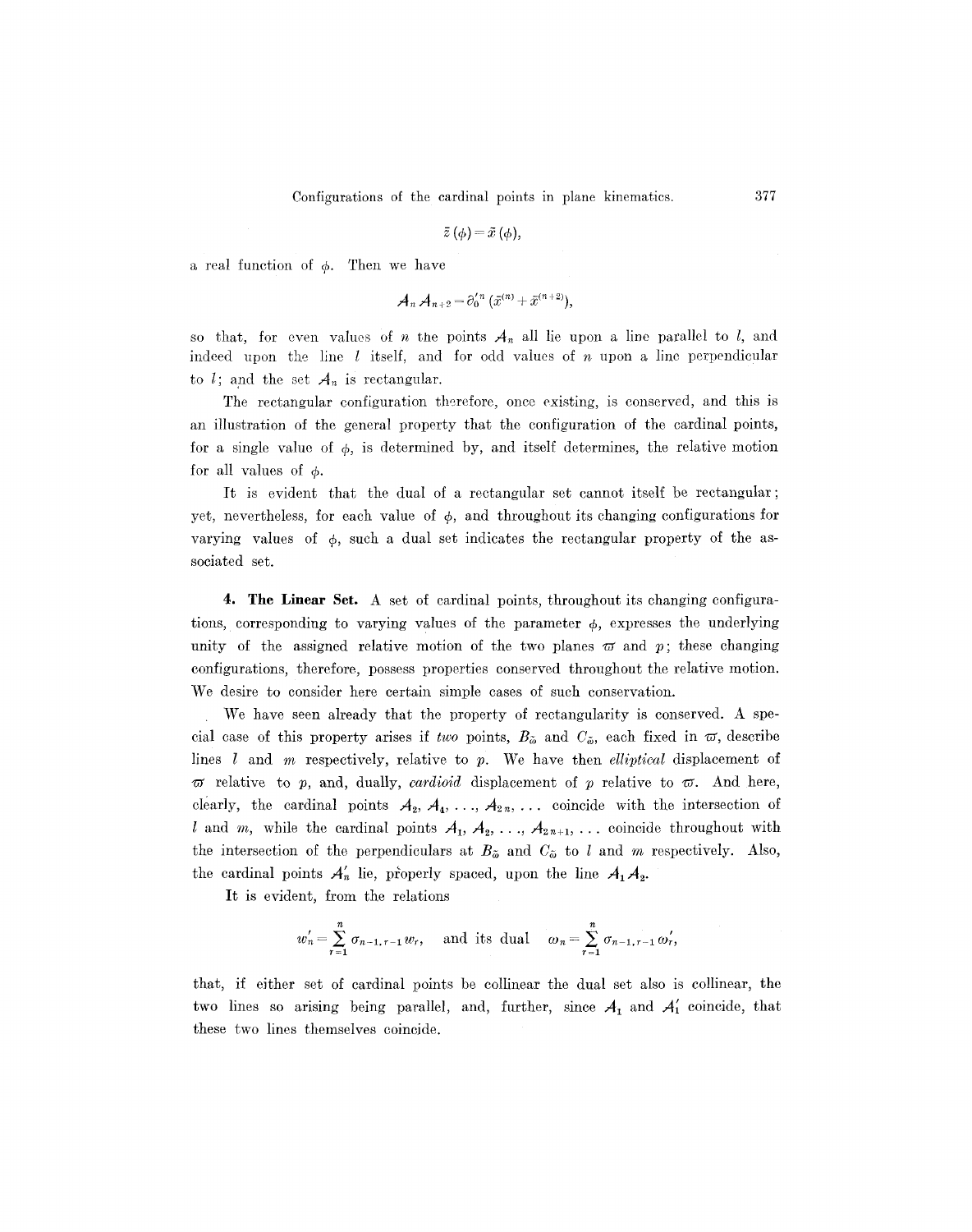But, in general, this collinearity arises for isolated values only of the parameter  $\phi$ . We may ask -- is it possible for such a set of cardinal points to remain collinear, for varying values of  $\phi$ , and, if so, in what circumstances?

To examine this possibility, we write

$$
w_{n+1}(\phi) = k_n(\phi) w_n(\phi), \quad w'_{n+1}(\phi) = k'_n(\phi) w'_n(\phi),
$$

where  $k_n(\phi)$  and  $k'_n(\phi)$  are real, and, in general, functions of  $\phi$ , depending also upon n. And we may show that if all of these quantities  $k_n(\phi)$ ,  $k'_n(\phi)$  are independent of  $\phi$ they are also independent of  $n$ , and conversely. Further, if in this case we write

$$
k_n(\phi) = k
$$
, and  $k'_n(\phi) = k'$ ,

for all n, then

$$
k+k'=1.
$$

A more general treatment, of which this is a special case, is given in the following paragraphs.

For all values of  $\phi$  the cardinal points are then spaced, in opposite directions, upon the same line, in two geometrical progressions, having common ratios k and *k'*  respectively. And we refer to such a configuration as a *linear* set of cardinal points.

Consider a linear set of cardinal points, upon the line  $l(\phi)$ , a function of  $\phi$ ; we may ask -- how does this line move, in the two planes, as  $\phi$  varies?

We write

$$
Z = \alpha_1 z_1 + \alpha_2 z_2, \quad \alpha_1 + \alpha_2 = 1,
$$

where  $\alpha_1, \alpha_2$  are real constants, so that the point Z lies upon the line  $l(\phi)$ .

Further, differentiating  $\mu$  times with respect to  $\phi$ , we have

$$
Z^{(\mu)} = \partial_0^{\mu} k^{\mu - 1} w_1 (1 + \alpha_2 k) = 0
$$

for all  $\mu$ , provided that

$$
\alpha_1/(k+1)=\alpha_2/(-1)=1/k.
$$

In this case, the point  $Z(P_p)$  is fixed in the plane p, and

$$
Z = z_1 - w_1/k.
$$

Dually, there is a point  $Z'(P'_\n\tilde{\omega})$ , of the line  $l(\phi)$ , fixed in  $\tilde{\omega}$  where

 $Z' = \zeta_1' - \omega_1'/k'$ ,

referred to the  $\zeta$ -axes.

Then

$$
A_1 P_p = -w_1/k, \text{ and } A'_1 P'_{\tilde{\omega}} = -\omega'_1/k' = \omega_1/k',
$$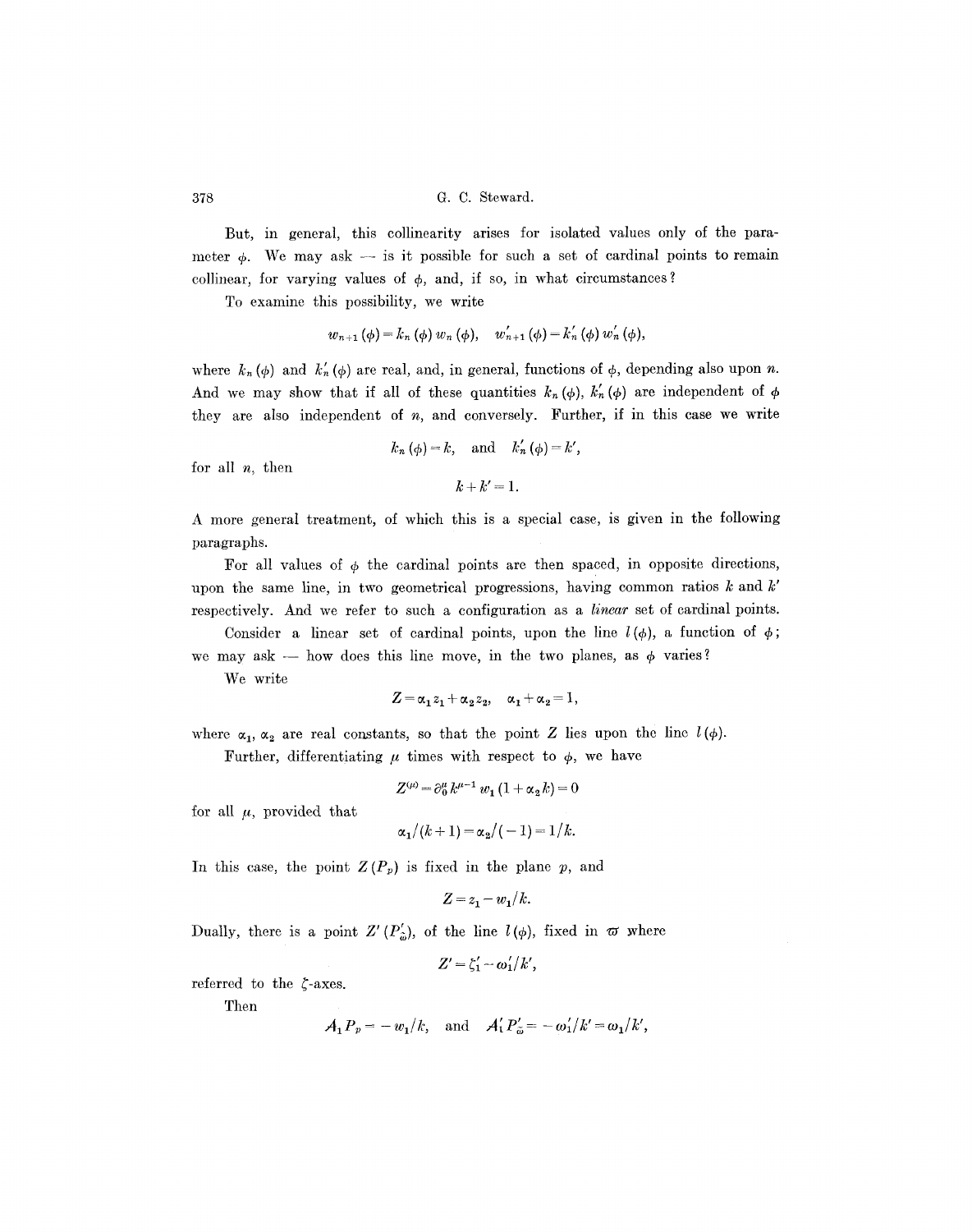the first being referred to the z-axes, and the second to the  $\zeta$ -axes. Thus referred to the z-axes we have

$$
P_p P_{\tilde{\omega}}' = w_1 / k k'.
$$

Also,  $w_1(\phi)$ , as a function of  $\phi$ , is given by

$$
w_1(\phi) = \sum_{n=1}^{\infty} w_1^{(n)}(0) \phi^n/n! = \sum_{n=1}^{\infty} \partial_0^n w_{n+1}(0) \phi^n/n! = \sum_{n=1}^{\infty} \partial_0^n k^n \phi^n w_1(0)/n!.
$$
  

$$
w_1(\phi) = w_1(0) \exp(\partial_0 k \phi),
$$

Or,

and so is of constant modulus; as also is  $w'_1(\phi)$ . It follows that the centrodes, the paths of  $A_1(A'_1)$ , in the two planes, are circles, of centres  $P_p$ ,  $P'_{\tilde{\omega}}$ , and radii  $|w_1|/k$ ,  $\lfloor \omega'_1 \rfloor / k$  respectively. Or, the ratio of the radii is  $k'/k$ .

This, of course, was to be anticipated, from the linear configuration of the cardinal points; for such a set of points essentially implies permanent kinematical symmetry, of a certain kind, about a moving line.

In passing, we notice two particular cases of the linear set of cardinal points. If  $k=0$ ,  $k'=1$ , there is a circle of  $\sigma$  rolling upon a straight line of p; here  $A_n$ ,  $n>2$ , coincide -- with the centre of the rolling circle -- while the  $A'_n$  are equispaced along  $A_1A_2$ ,  $A_1$  being the point of contact. Again, if  $k = -1$ ,  $k' = 2$ , we have  $elliptical$  displacement of  $\varpi$  relative to  $p$ , and, dually, *cardioid* displacement of  $p$ relative to  $\varpi$ ; then  $A_{2n}$  coincide, and  $A_{2n-1}$  coincide, for all values of n, while  $A'_n$ are spaced along the line  $A_1A_2$  in geometrical progression, with common ratio 2.

5. The Spiral Set. For a set of cardinal points in general position, together with the dual set, we may write

$$
w_{n+1}(\phi) = \varrho_n(\phi) w_n(\phi)
$$
, and  $w'_{n+1}(\phi) = \varrho'_n(\phi) w'_n(\phi)$ ,

where the complex quantities  $\rho_n (\phi)$ ,  $\rho'_n (\phi)$  are functions of  $\phi$ , and depend upon *n*, and we assume that none of these quantities vanishes.

It is the case that if either set of  $\rho_n(\phi)$ ,  $\rho'_n(\phi)$  be independent of  $\phi$ , for all values of  $n$ , then they are all independent of  $n$ ; and, conversely, if either set be independent of n, for a given value of  $\phi$ , then they are all independent of  $\phi$ .

For, if we write

then from 
$$
\S\S
$$
 1, 2,  

$$
R_n = \varrho_{n+1} - \varrho_n,
$$

$$
\varrho_n^{(1)} = \partial_0 \varrho_n R_n,
$$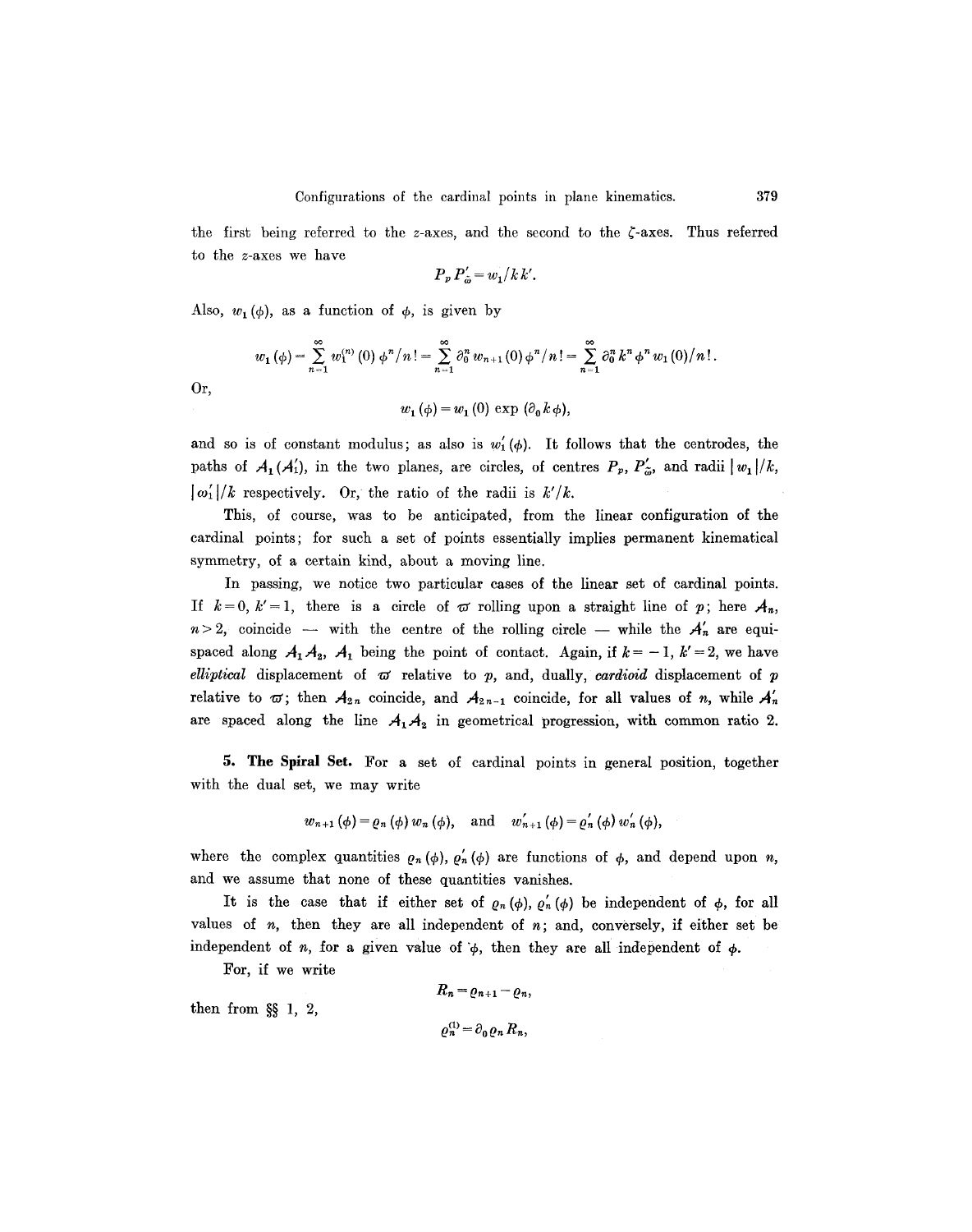and, generally,

$$
\varrho_n^{\langle\mu\rangle} = \partial_0^{\mu} \sum_{\nu=n}^{n+\mu-1} \theta\left(\mu,\nu\right) R_{\nu},
$$

where the coefficients  $\theta(\mu, \nu)$  are homogeneous, of degree  $\mu$ , in the  $\varrho$ -quantities; and, in particular

$$
\theta(\mu, n + \mu - 1) = \prod_{\nu=n}^{n + \mu - 1} \varrho_{\nu} + 0.
$$

Then, if  $R_n, R_{n+1}, \ldots$  vanish, so also do  $\varrho_n^{(1)}, \varrho_n^{(2)}, \ldots$ ; and if  $\varrho_n^{(1)}, \varrho_n^{(2)}, \ldots$  vanish, so also do  $R_n, R_{n+1}, \ldots$  And dually, in similar fashion, for the functions  $\varrho'_n(\phi)$ .

In this case we have

$$
\varrho_n(\phi)=\varrho,\quad \varrho_n'(\phi)=\varrho'
$$

for all values of  $n, \varrho$  and  $\varrho'$  being complex constants. And

$$
w_{n+1}(\phi) = \varrho^n w_1(\phi)
$$
, and  $w'_{n+1}(\phi) = \varrho'^n w'_1(\phi)$ .

Since, from  $\S$  1, 2,

$$
w'_2 = \sigma_{1,0} w_1 + \sigma_{1,1} w_2
$$
, and  $w_1 + w'_1 = 0$ ,

we have

$$
\varrho + \varrho' = 1
$$

The various quantities  $w_n(\phi)$ ,  $w'_n(\phi)$ ,  $\omega_n(\phi)$ ,  $\omega'_n(\phi)$  depend then upon the parameter  $\phi$  only through their dependence upon  $w_1(\phi)$ ,  $w'_1(\phi)$ ,  $\omega_1(\phi)$ ,  $\omega'_1(\phi)$ , and, for these, we have

$$
w_1(\phi) = w_1(0) \exp(\partial_0 \phi_0), \quad w'_1(\phi) = w'_1(0) \exp(\partial_0' \phi_0),
$$

together with the dual expressions for  $\omega_1(\phi)$  and  $\omega'_1(\phi)$  respectively.

We write

$$
\varrho = k \exp(i\alpha), \quad \varrho' = k' \exp(i\alpha').
$$

If  $\alpha=0$ , then also  $\alpha'=0$ , and we have the linear set of § 4, with  $k+k'=1$ . Moreover, the moduli of the functions  $w_1(\phi)$ ,  $w'_1(\phi)$ ,  $\omega_1(\phi)$ ,  $\omega'_1(\phi)$  are then constant; and so the configuration of the cardinal points is conserved in the sense that the set remains linear, for varying  $\phi$ , and also the separations of the points  $A_n$ ,  $A_{n+1}$  and  $A'_n$ ,  $A'_{n+1}$  remain constant.

But if  $\alpha+0$ , then also  $\alpha'+0$ , and we have a certain conservation of *shape* only; for the modulus of each element  $A_n A_{n+1}$  has a factor  $\exp(-k\phi \sin \alpha)$ , and of each dual element  $A'_n A'_{n+1}$  a factor  $\exp(-k' \phi \sin \alpha')$ .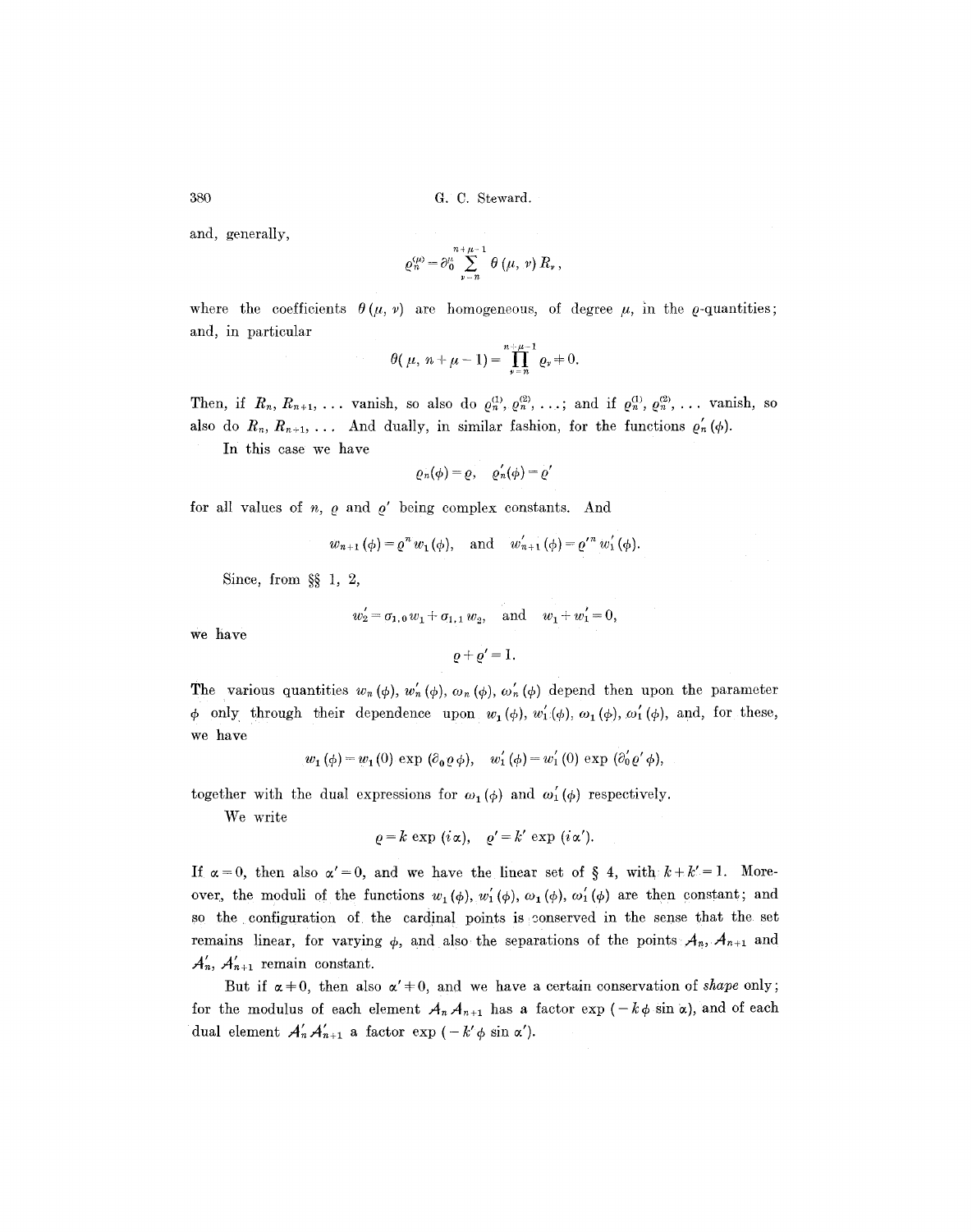The cardinal point  $A_n(z_n, \zeta_n)$  of such a set, associated with the complex constant  $\rho$ , is given by

$$
z_n = z_1 + w_1 (1 - \varrho^{n-1})/\varrho', \text{ or } \zeta_n = \zeta_1 + w_1 (1 - \varrho^{n-1})/\varrho',
$$

so that, for all values of n, this point lies upon the curve  $S(\phi)$ , given by

$$
z(\phi, t) = z_1(\phi) + (1 - \varrho^t) w_1(\phi) / \varrho', \text{ or } \zeta(\phi, t) = \zeta_1(\phi) + (1 - \varrho^t) \omega_1(\phi) / \varrho',
$$

where t is a variable real parameter; that is, a logarithmic spiral, the pole  $P_{\tilde{\omega}}$  of which is

$$
z_1(\phi) + w_1(\phi)/\varrho', \text{ or } \zeta_1(\phi) + \omega_1(\phi)/\varrho',
$$

and, from the formulae of §§ 1, 2, is fixed in the plane  $\varpi$ .

In the usual notation, r being the radius vector at angle  $\theta$  with the axis  $Ox$ , we may write the equation of this spiral in the form

 $r = a(\phi) \exp \{(\theta \log \alpha)/k\},\$ where  $a(\phi) = a(0) \exp(-b \phi),$ and

$$
b = k (\alpha \sin \alpha + \log k \cos \alpha)/\alpha.
$$

Thus the angle of the spiral, the constant inclination of the curve to the radius from the pole, is  $\tan^{-1} (\alpha/\log k)$ , and is independent of  $\phi$ .

Dually, the associated cardinal points  $A'_n(z'_n, \zeta'_n)$ , associated with the complex constant  $\varrho'$ , lie upon a logarithmic spiral  $S'(\varphi)$ , given by

$$
z'(\phi, t') = z'_1(\phi) + (1 - {\varrho'}^{t'}) w'_1(\phi)/\varrho, \quad \text{or} \quad \zeta'(\phi, t') = \zeta'_1(\phi) + (1 - {\varrho'}^{t'}) \omega'_1(\phi)/\varrho,
$$

t' being a variable real parameter. The pole  $P_p$  of this spiral is

$$
z'_1(\phi) + w'_1(\phi)/\rho
$$
, or  $\zeta'_1(\phi) + \omega'_1(\phi)/\rho$ ,

and is fixed in the z-plane. The angle of the spiral  $S'(\phi)$  is  $\tan^{-1}(\alpha'/\log k')$ , and is similarly independent of  $\phi$ .

It is evident, by writing  $t=t'=-1$ , that the pole of each of these spirals  $S(\phi)$ ,  $S'(\phi)$  lies upon the dual spiral; and also each curve passes through the point  $A_1(A_1').$ 

We refer to such configurations as *spiral* sets of cardinal points.

If we write  $\alpha=0$ , so that  $\alpha'=0$ , and then  $\rho=k$  and  $\rho'=k'$ , the poles of these two spirals coincide with the points  $P_p$ ,  $P_{\tilde{\omega}}$  of § 4, fixed in their respective planes, and associated with the linear set of cardinal points.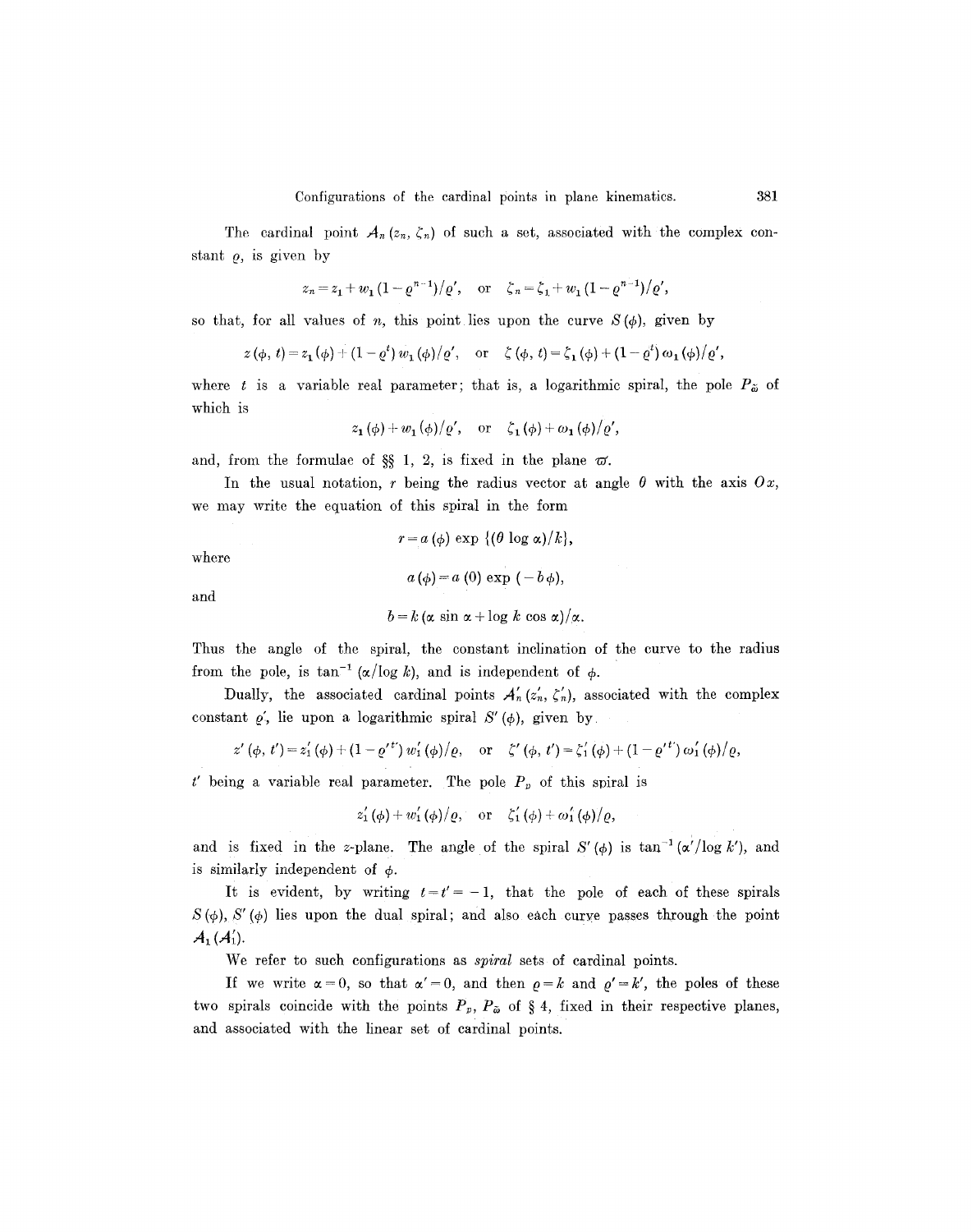6. The Centrodes. The relative motion, or infinitesimal displacement, of the planes  $p$  and  $\varpi$  is uniquely characterised by the configuration of either of the dual sets of cardinal points  $A_n$  and  $A'_n$ . It is of interest to examine the associated centrodes -- the two paths, in p and  $\varpi$  respectively, of the coincident points  $A_1$ ,  $A'_1$ .

We consider a spiral set of cardinal points  $A_n$ , together with its dual set  $A'_n$ , the associated complex constants being  $\rho$  and  $\rho'$  respectively. Then from the formulae of §§ 1, 2, the path, in the plane p, of the point  $A_1 (A'_1) (z_1, \zeta_1)$  is the curve s, given by

$$
z_1(\phi) = z_1(0) - w_1(0)/\varrho + \{w_1(0)/\varrho\} \exp(\partial_0 \varrho \phi),
$$

for variation of the parameter  $\phi$ ; that is, a logarithmic spiral, of pole

$$
z_1(0)-w_1(0)/\varrho
$$
,

namely, the point  $P_p$ , the pole of the spiral S' ( $\phi$ ), upon which lie the points  $A'_n$ . And the constant angle, between the curve s and the radius from the pole  $P_p$ , is  $\pi/2 + \alpha$ . This logarithmic spiral s is then the p-centrode.

Dually, as the  $\omega$ -centrode, we have a logarithmic spiral s', given by

$$
\zeta_1(\phi) = \zeta_1(0) - \omega_1'(0)/\varrho' + {\omega_1'(0)}/{\varrho'} \exp(\partial_0' \varrho', \phi),
$$

the pole being the point

$$
\zeta_1(0)-\omega_1'(0)/\varrho',
$$

coinciding with the pole  $P_{\tilde{\omega}}$  of the spiral  $S(\phi)$ , upon which the points  $A_n$  lie. And the corresponding constant angle is  $\pi/2 + \alpha'$ .

If  $\alpha = 0$ , so that  $\alpha' = 0$ , the spirals s and s' become circles, of centres  $P_p$ ,  $P_{\tilde{\omega}}$ respectively, while the spirals  $S(\phi)$ ,  $S'(\phi)$  become coincident straight lines  $l(\phi)$ , passing through  $P_p$ ,  $P_{\tilde{\omega}}$ ; we have the linear sets of § 4.

If  $k=1$ ,  $\alpha+0$ , the spiral  $S(\phi)$ , upon which the  $A_n$  lie, becomes a circle, of centre  $P_{\tilde{\omega}}$  fixed in the plane  $\varpi$ . We have then a *circular* set of cardinal points  $A_n$ , the dual set  $A'_n$  remaining a spiral set, the associated angle being  $(\pi+\alpha)/2$ .

7. The Orthogonal Set. If, for a set of cardinal points  $A_n$  in general position, we write, as in  $\S$  5,

$$
w_{n+1}(\phi) = \varrho_n(\phi) w_n(\phi),
$$

we have

$$
\varrho_n^{(\mu)}(\phi) = \partial_0^{\mu} \sum_{\nu=n}^{n+\mu-1} \theta(\mu, \nu) R_{\nu},
$$